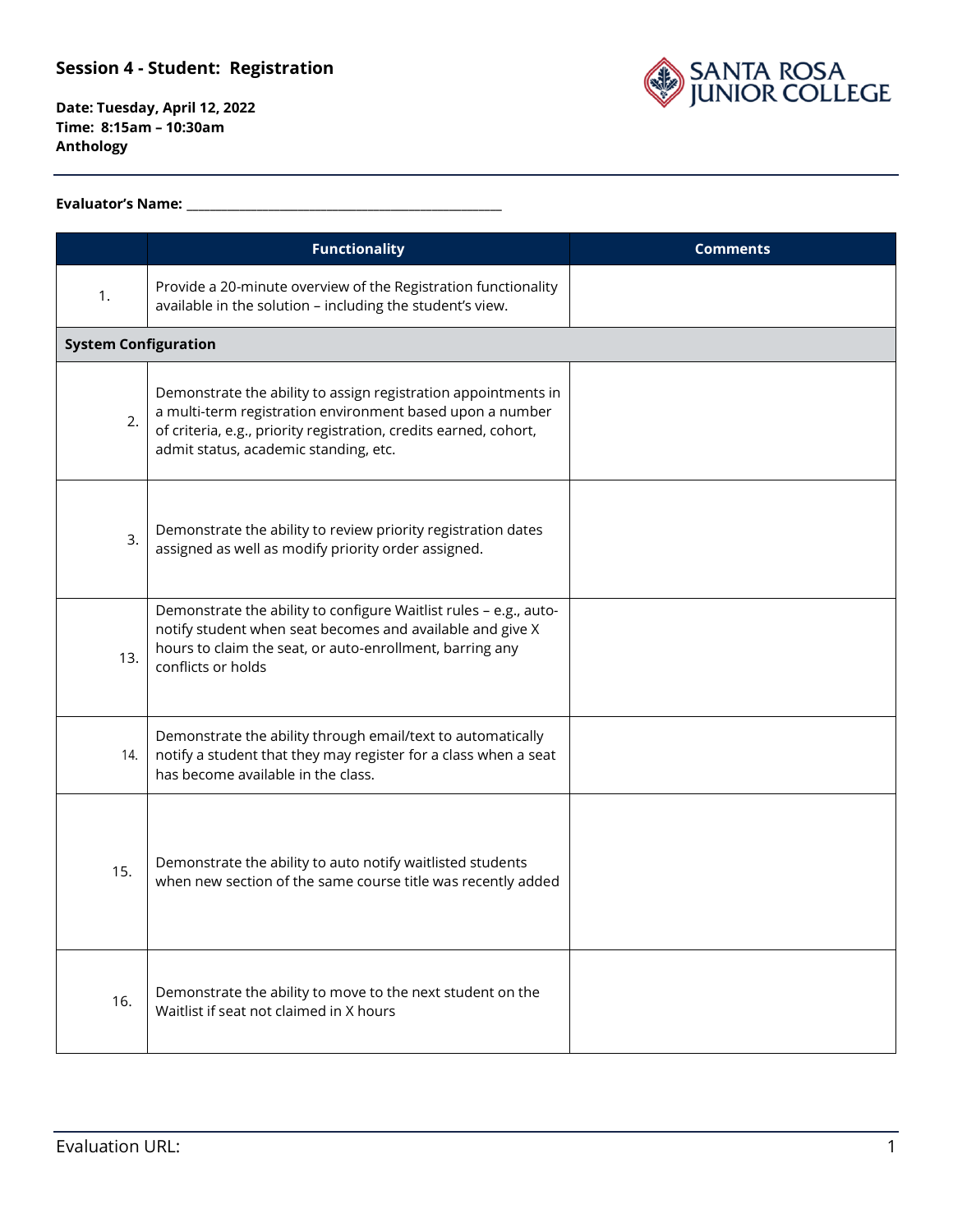

|                             | <b>Functionality</b>                                                                                                                                                                                                                                                                         | <b>Comments</b> |
|-----------------------------|----------------------------------------------------------------------------------------------------------------------------------------------------------------------------------------------------------------------------------------------------------------------------------------------|-----------------|
| 23.                         | Demonstrate how "holds" are created, permissions granted,<br>and holds are removed. Show how holds can be removed in<br>batch                                                                                                                                                                |                 |
| 25.                         | Demonstrate the administrative ability to place or remove a<br>hold on a student's registration. Please explain how holds are<br>displayed to students.                                                                                                                                      |                 |
| 27.                         | Show the system's support for various types of<br>drop statuses. e.g., drop before class starts/delete class<br>registration, drop after class starts, administrative drop, drop<br>at census, specific drop reason codes                                                                    |                 |
|                             | <b>Registration Processing</b>                                                                                                                                                                                                                                                               |                 |
| 20.                         | Demonstrate block/batch registration -- the<br>enrollment of a student into a fixed curriculum                                                                                                                                                                                               |                 |
| 21.                         | Ability to batch enroll waitlisted students into a<br>new section                                                                                                                                                                                                                            |                 |
| <b>Student Self Service</b> |                                                                                                                                                                                                                                                                                              |                 |
| 6.                          | Demonstrate ability to enforce orientation<br>completion before registering for courses (e.g., orientation<br>complete before enrolling in courses)                                                                                                                                          |                 |
| 5.                          | Demonstrate the ability to require students<br>to answer a set of questions prior to accessing<br>registration - e.g., verify emergency contact information,<br>confirm/update educational goal, etc.                                                                                        |                 |
| 4.                          | Demonstrate a student's ability to search for classes<br>through a computer, tablet, or mobile device based upon<br>time, location (online), instructor, department, keyword,<br>special programs, etc. Include the ability to display<br>textbook information and/or integrate with college |                 |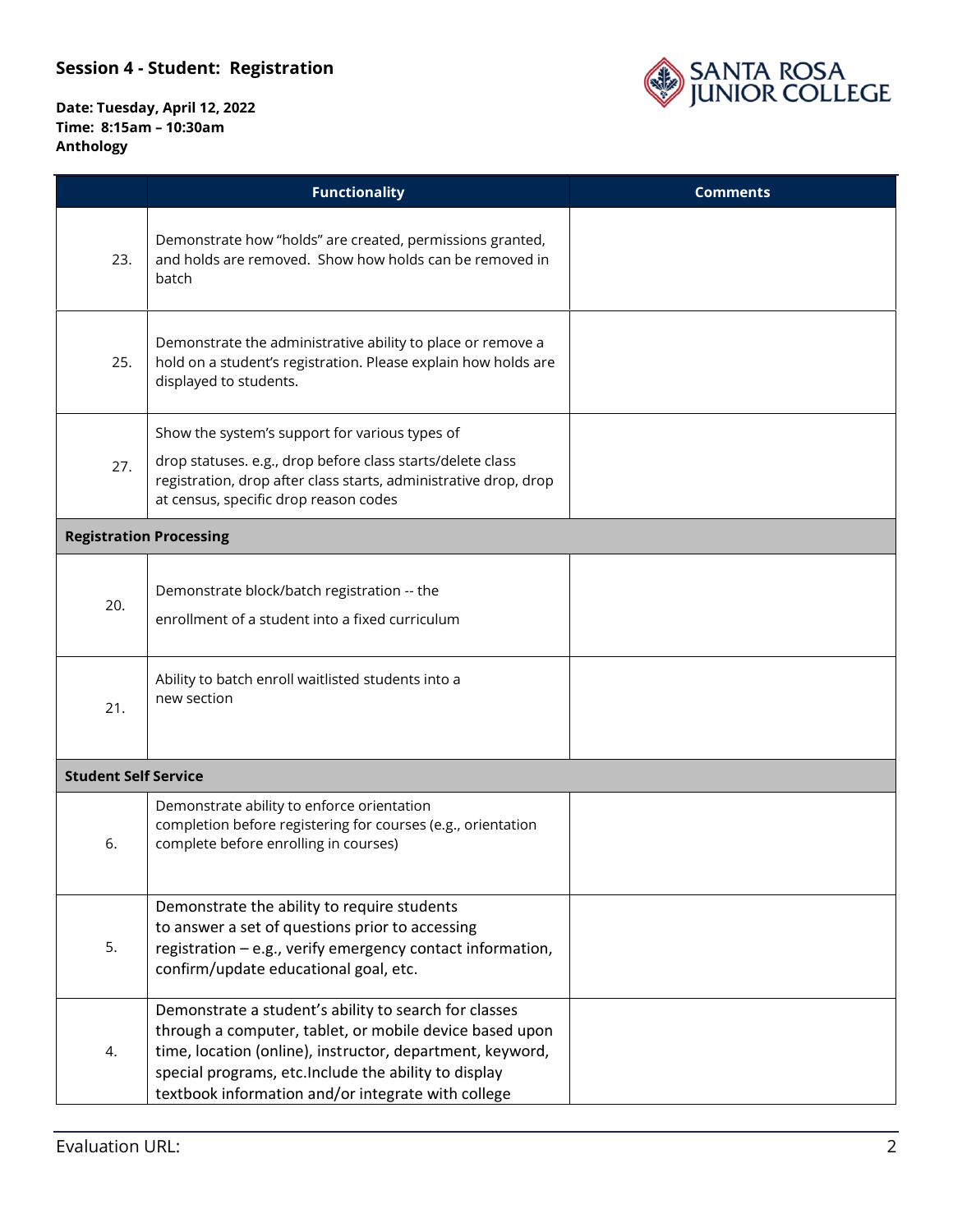

|     | <b>Functionality</b>                                                                                                                             | <b>Comments</b> |
|-----|--------------------------------------------------------------------------------------------------------------------------------------------------|-----------------|
|     | bookstore.For online courses, show the ability to provide<br>URL/login information.                                                              |                 |
|     | Demonstrate the registration of a student for multiple terms,<br>including the following:                                                        |                 |
|     | Online (web-based and mobile) search for classes<br>a.                                                                                           |                 |
| 7.  | c. Selection of one or more classes and registration process                                                                                     |                 |
|     | d. Automatic checks for prerequisites and co-requisites                                                                                          |                 |
|     | e. Automatic enforcement of permissions, e.g., instructor<br>approval                                                                            |                 |
| 11. | Demonstrate the ability for student to select the option to be<br>waitlisted for course                                                          |                 |
| 12. | Demonstrate the ability for the system to recommend open<br>class options in the same time-frame if the requested course<br>is closed/waitlisted |                 |
| 17. | Demonstrate the ability for students to manage<br>their own waitlist via self-service.                                                           |                 |
|     |                                                                                                                                                  |                 |
| 7.  | Demonstrate the registration of a student for multiple terms,<br>including the following:                                                        |                 |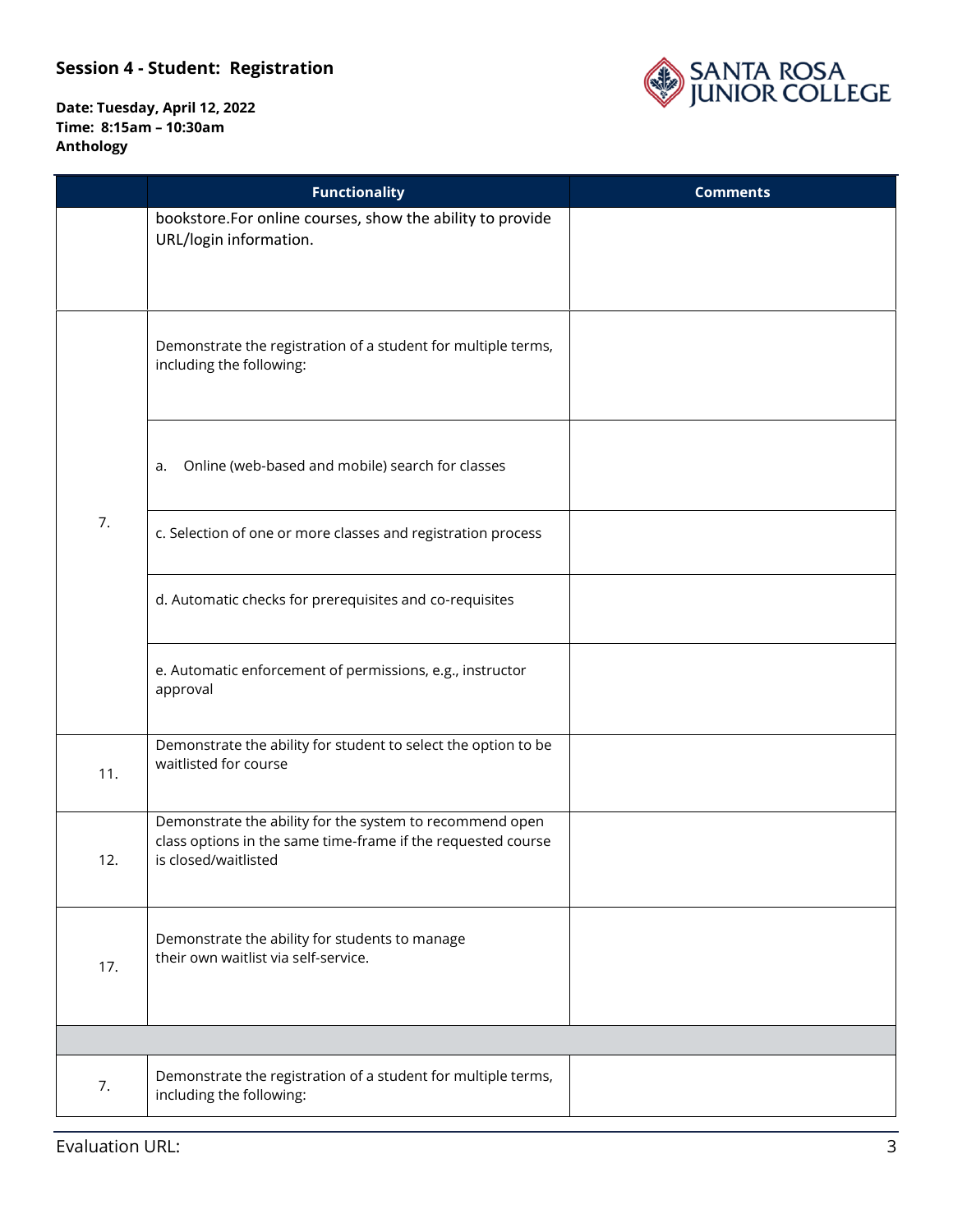

|     | <b>Functionality</b>                                                                                                                                                                                                                                | <b>Comments</b> |
|-----|-----------------------------------------------------------------------------------------------------------------------------------------------------------------------------------------------------------------------------------------------------|-----------------|
|     |                                                                                                                                                                                                                                                     |                 |
|     | f. Automatic enforcement of rules/logic within the class<br>schedule, e.g., linked classes, required placement test scores                                                                                                                          |                 |
|     | g. Automatic checking for class/time conflicts                                                                                                                                                                                                      |                 |
|     | h. Automatic checking for classes that the student has already<br>completed (repeat rules)                                                                                                                                                          |                 |
| 18. | Demonstrate the ability for students to register<br>for class with authorization from instructor                                                                                                                                                    |                 |
| 10. | Demonstrate the ability of students to add/drop classes<br>with an automatic recording of the transaction data.<br>Show the differences of instructor/student/administrative<br>add/drops and last day of attendance will be<br>displayed/captured. |                 |
|     | <b>Viewing and Managing Student Records</b>                                                                                                                                                                                                         |                 |
| 24. | Demonstrate how students and certain administrative<br>offices are automatically notified when a student's load<br>drops below a specified level - e.g., International,<br><b>Financial Aid</b>                                                     |                 |
| 29. | Demonstrate how Prerequisite Challenges and Equivalencies<br>are handled including workflow to faculty.                                                                                                                                             |                 |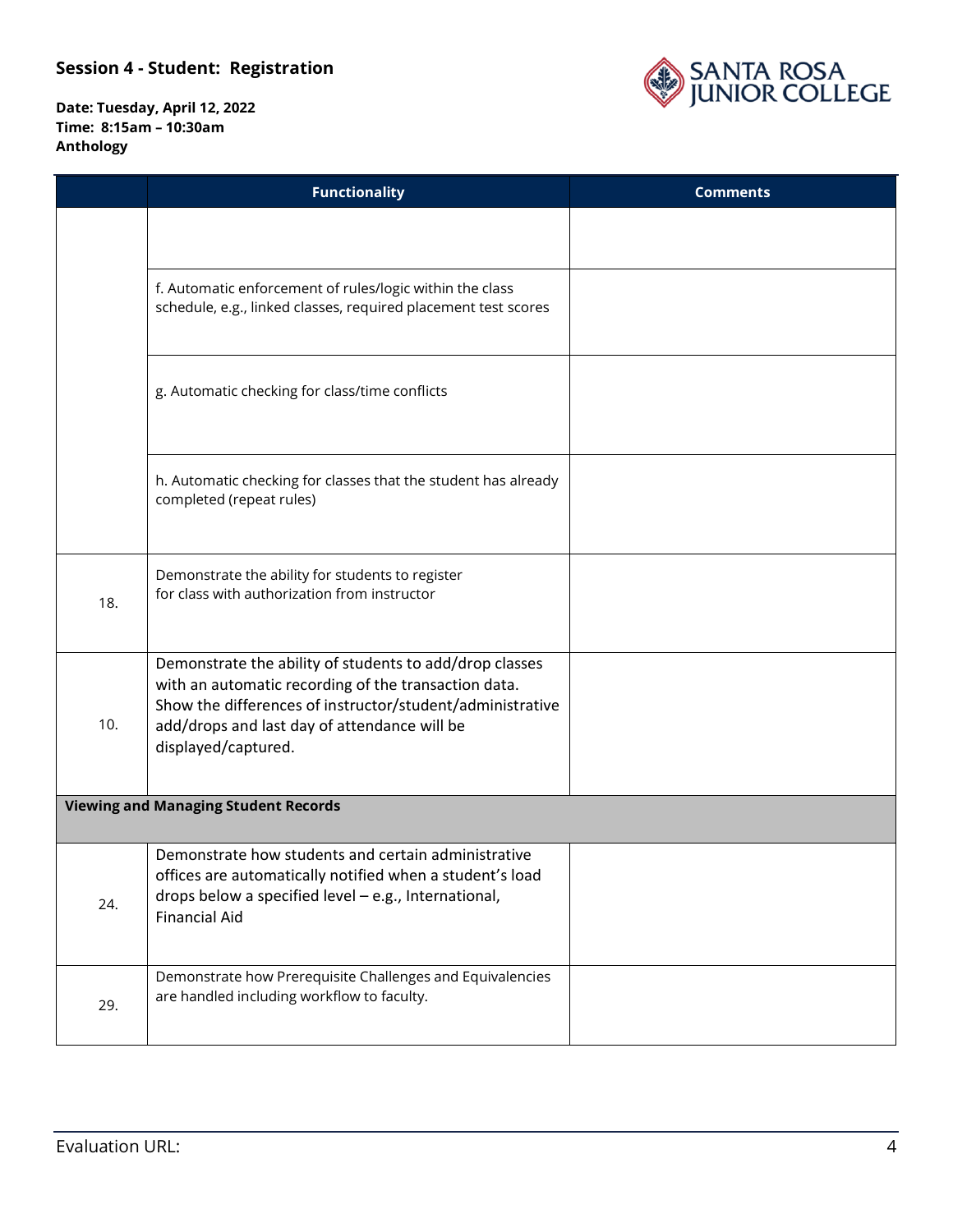

|     | <b>Functionality</b>                                                                                                                                                                                                                                                                              | <b>Comments</b> |
|-----|---------------------------------------------------------------------------------------------------------------------------------------------------------------------------------------------------------------------------------------------------------------------------------------------------|-----------------|
| 22. | Demonstrate the administrative ability to clear/override<br>registration blocks for a specific term, (e.g., time conflicts,<br>course repeats, etc.) so student can register via self-service                                                                                                     |                 |
| 7b. | Schedule planning based on the courses needed complete<br>the requirements of a student's active program(s) of<br>study/major(s).                                                                                                                                                                 |                 |
| 26. | Demonstrate the system's ability to display a student's<br>complete registration history including adds, drops,<br>election of pass/no pass option, audits, etc. Please explain<br>how the differences of instructor/student/administrative<br>registration processes will be displayed/captured. |                 |
| 19. | Demonstrate the ability to administratively drop a<br>student on a Waitlist                                                                                                                                                                                                                       |                 |
|     | Demonstrate the registration of a student for multiple terms,<br>including the following:<br>7j. Ability to block a student's registration based upon<br>holds, expulsion, or other factors                                                                                                       |                 |
| 7.  | 7i. Ability to limit a student's load based upon their<br>enrollment status (e.g., if on probation) can take a maximum<br>of X credit hours                                                                                                                                                       |                 |
|     | 7k. Ability to register for a closed class if appropriate<br>permission is obtained                                                                                                                                                                                                               |                 |
| 8.  | Demonstrate the registration of a Non-credit student and<br>apply billing (Tuition and Fees) appropriate for a Non-credit<br>Course.                                                                                                                                                              |                 |
| 9.  | Demonstrate a Dual Credit student registration.<br>Show the effect on a student's first-year status for Financial<br>Aid reporting                                                                                                                                                                |                 |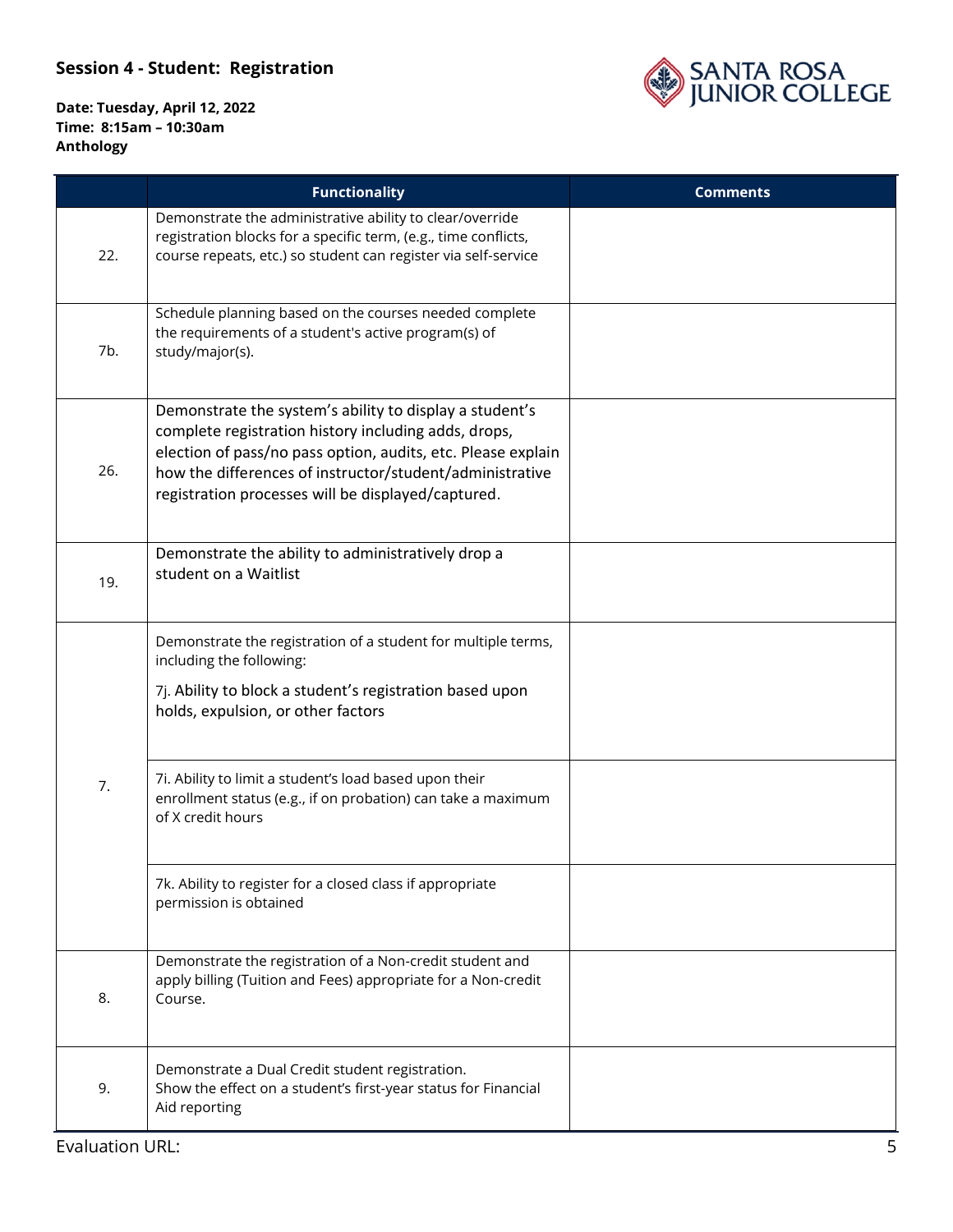

|     | <b>Functionality</b>                                                                                                   | <b>Comments</b> |
|-----|------------------------------------------------------------------------------------------------------------------------|-----------------|
| 28. | Demonstrate the ability to immediately assign a grade of "W"<br>to any student who drops a class after specified date. |                 |